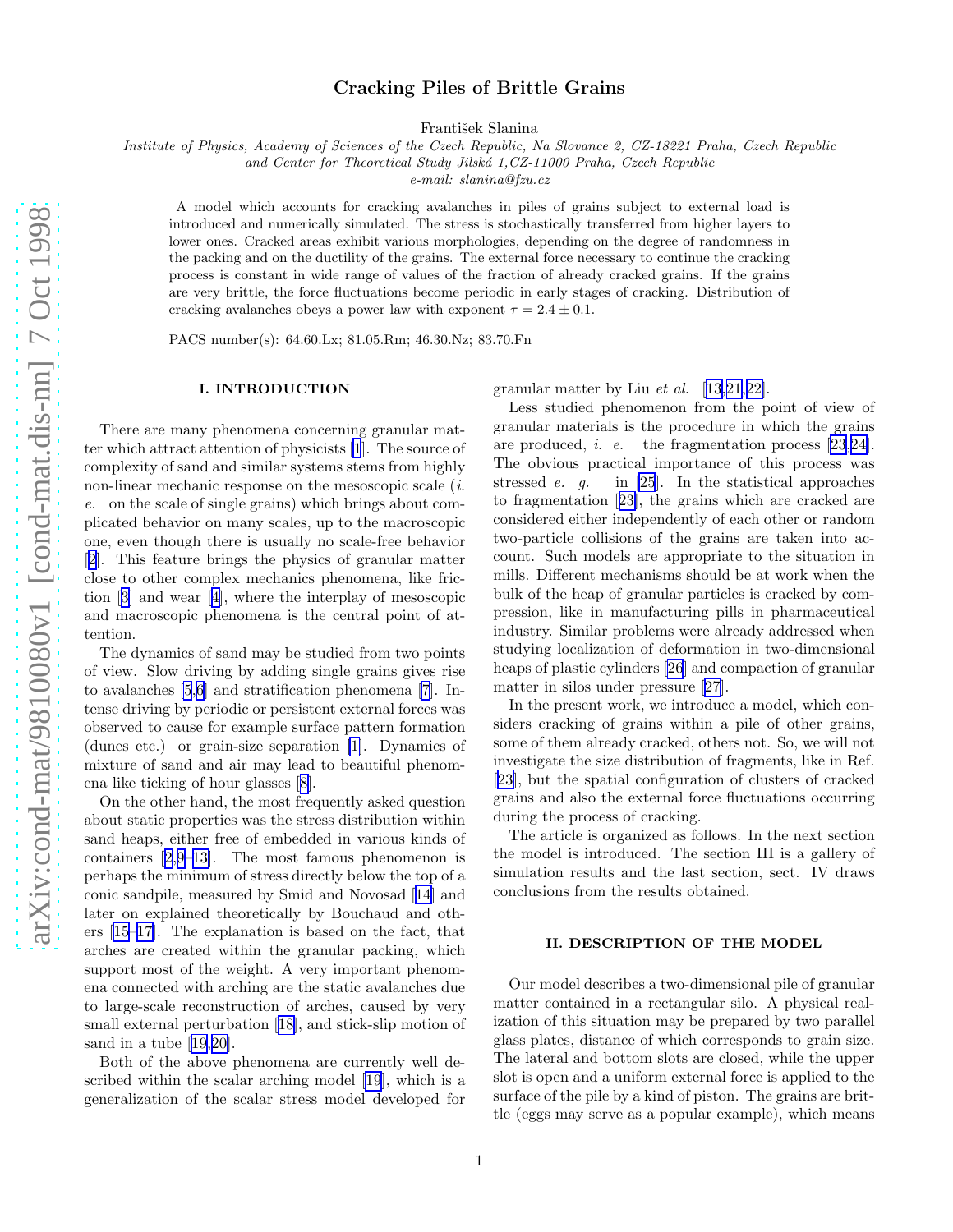that if the stress the grain supports exceeds a threshold value  $w_{\text{thr}}$ , the grain collapses. As a consequence of this, the stress pattern in the neighborhood of the collapsed grain changes, which may cause another grain collapse and finally leads to a kind of internal avalanche. During that process, the piston is kept immobile, so the total external force decreases, until the avalanche stops. How much the force decreases as a consequence of cracking one grain, is described by a material dependent factor  $\alpha$  < 1. We may expect, that for more ductile grains, the drop of the force will be smaller and the parameter  $\alpha$  will be closer to 1. For this reason we will call  $\alpha$  the ductility.

The stress within the pile is a tensor, but recent studies[[17\]](#page-5-0) showed that for many purposes only the diagonal element corresponding to the horizontal axis is important. This simplification leads to a scalar model of stress propagation in granular matter, which will be a basis of our model here.

We suppose the grains are placed regularly on a square lattice rotated by 45 degrees, so that the columns and rows of grains correspond to the diagonals on the lattice. Each row is  $L$  grains wide, each column is  $H$  grains high. The grains are in contact with the nearest neighbors on the lattice. The randomness in the size, shape, and position of the grains is taken into account by a stochastic rule, which describes the propagation of stress.

Denote  $w_{ik}$  the stress on the grain in *i*-th row (counted from above) and  $k$ -th column. It transfers the fraction  $q_{ik}$  of the stress to its left bottom neighbor, the fraction  $1 - q_{ik}$  to its right bottom neighbor. We neglect the weight of the grains themselves, compared to the external force. So, the rule of stress propagation is described by the equations

$$
w_{i+1,k} = q_{ik}w_{ik} + (1 - q_{ik-1})w_{ik-1} \text{ for odd } k
$$
  
\n
$$
w_{i+1,k} = (1 - q_{ik})w_{ik} + q_{ik+1}w_{ik+1} \text{ for even } k.
$$
 (1)

We impose cylindrical boundary conditions,  $w_{i0} = w_{iL}$ . The topmost row is subject to external force  $w_{1k} = f_k$ . Total force on the piston is then  $F = \sum_k f_k$ .

The simulation proceeds as follows. The numbers  $q_{ik}$ are taken randomly from the uniform distribution on the interval  $\left(\frac{1-\beta}{2}, \frac{1+\beta}{2}\right)$ . Initially all  $f_k$  are set equal and the local stresses are computed according to rules (1). The force is increased until stress on one non-cracked grain, say at position  $(i, k)$ , reaches the threshold  $w_{\text{thr}} = 1$ . Then, the grain is cracked, which has two consequences. First, the force on top of its column is lowered,  $f_k \to \alpha f_k$ . Then, if grain in the same row to the left, i.e.  $(i, k-1)$ is not cracked, the value of  $q$  corresponding to left top neighbor of  $(i, k)$  is set to 1. If  $(i, k - 1)$  is cracked q is given new random value from the uniform distribution on the interval  $(\frac{1-\beta}{2}, \frac{1+\beta}{2})$ . Similar rule applies on the right hand side: if  $(i, k + 1)$  is not cracked, the right top neighbor if  $(i, k)$  has new  $q = 0$ , if  $(i, k + 1)$  is cracked, the new  $q$  is a random number from the same distribution as above. These rules correspond to very simple intuitive observation, that the cracked grain does no more bear the load, if it has neighbors, which can bear the load instead of it. However, if the neighbors are also already cracked grains, the stress propagation remains to be stochastic as it was before the cracking, but the realization of the randomness,  $i.$  e. the values of the numbers  $q$  are changed.

After each change of  $q$ 's, the local stresses are recomputed, the grains which are not yet cracked and exceed the threshold are cracked, new q's are established and this procedure is repeated until no non-cracked grains exceeding the threshold are found. Then, the external force is increased up to the value when another grain is cracked again and new cracking avalanche begins. We will call avalanche size s total number of grains cracked during the avalanche. This algorithm continues as long as there are any non-cracked grains left.

Besides the size of the system, the model has two free parameters. The parameter  $\alpha$  measures the ductility of the grains and  $\beta$  the degree of randomness in the stress propagation. The limit case  $\beta = 0$  corresponds to fully deterministic case.

#### III. SIMULATION RESULTS

When a grain is cracked, the load is mostly transferred to its neighbors, which have then increased chance to be cracked. This leads to creation of clusters of cracked grains, which grow and merge as the cracking proceeds. Typical morphology of the cracked clusters is shown in the Fig. [1.](#page-2-0) We can observe formation of "arches" with one dominant "leg" only. The shape of the "legs" resembles the letter S when they grow large. The dependence of the morphology on the ductility  $\alpha$  and randomness  $\beta$ is shown in the Figs. [2, 3](#page-2-0), and [4](#page-2-0). For larger  $\beta$  the typical size of the cracked clusters is smaller, while for small  $\beta$  the sample contains only few big "arches", which are also more symmetric than those for larger randomness. The ductility has different influence on the morphology: in the case of more brittle grains, *i. e.* with smaller  $\alpha$ , the cracked areas are mostly concentrated in the top part of the sample, while more ductile grains lead to cracking equally probable in the whole bulk of the sample. (We performed simulations also for very ductile grains,  $\alpha$  close to 1, and the trend was observed to shift the cracked regions to the bottom of the sample, when the ductility is increased.)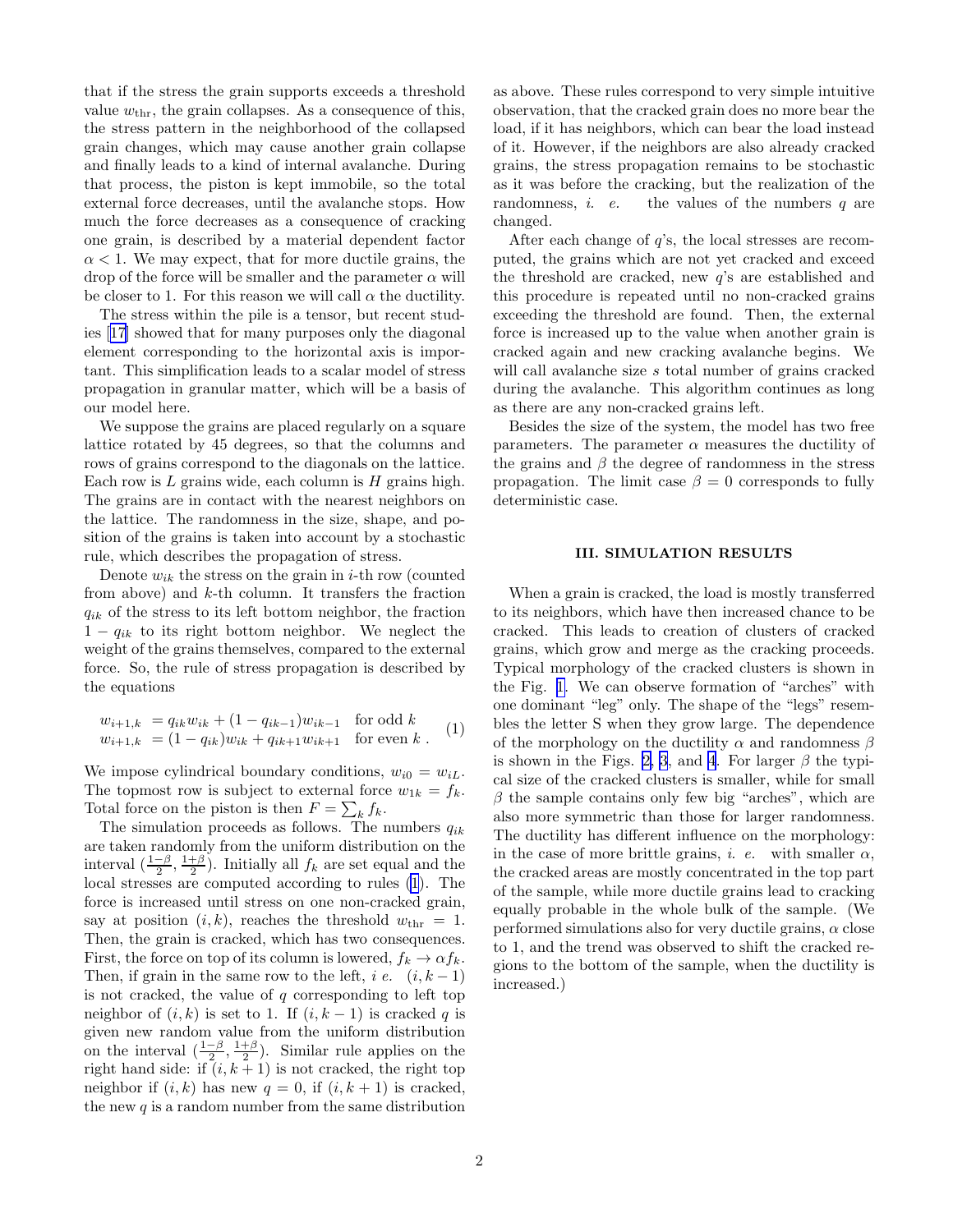<span id="page-2-0"></span>

FIG. 1. Morphology of cracked areas for a sample with  $L = 500, H = 500$ , after 5000 time steps. Every cracked grain is represented by a black dot. The parameters are  $\alpha = 0.9$ ,  $\beta = 0.25$ .



FIG. 3. Morphology of cracked areas for a sample with  $L = 500, H = 500$ , after 5000 time steps. The parameters are  $\alpha=0.9,\ \beta=0.1.$ 



FIG. 2. Morphology of cracked areas for a sample with  $L = 500, H = 500$ , after 5000 time steps. The parameters are  $\alpha=0.9,\,\beta=0.5.$ 



FIG. 4. Morphology of cracked areas for a sample with  $L = 500, H = 500,$  after 10000 time steps. The parameters are  $\alpha = 0.5, \beta = 0.5$ .

i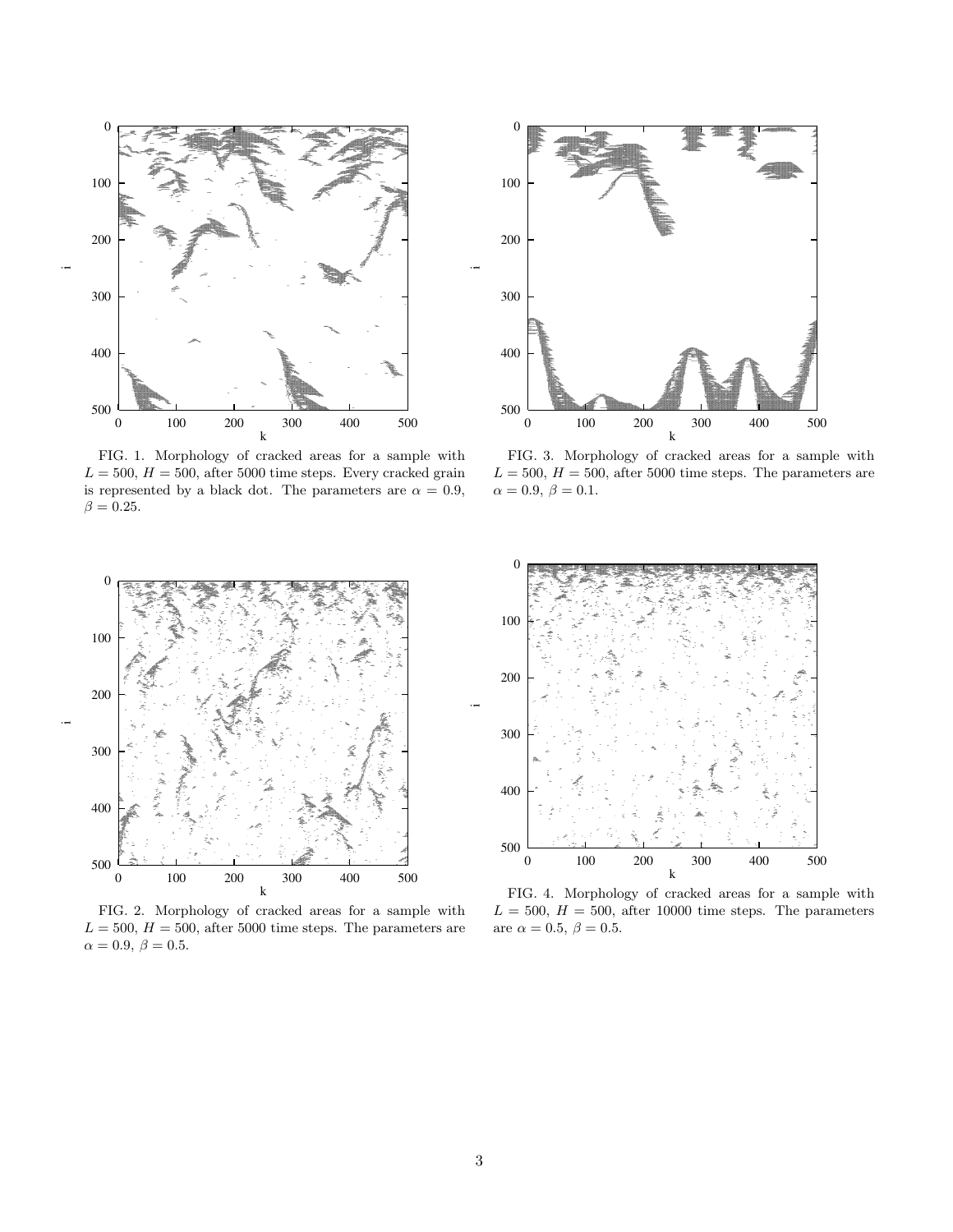When the cracking proceeds, the force necessary to continue fluctuates. Each cracking avalanche means a drop of the force, which then rises again. The Fig. 5 shows the time dependence of the external force  $F$  and the fraction of cracked grains  $\nu$  for the sample of  $200 \times 200$ grains. We can see that the force fluctuates around a nearly time-independent value  $F_{\text{av}} \simeq 0.55$  during large part of the process, at least from time  $t = 1000$  to  $t = 5000$ . This was even more clearly observed for larger samples (in our simulations  $500 \times 500$ ). So, the picture of the overall behavior of the force can be as follows. After a transient period, where the force suddenly drops and slowly rises again, a stationary cracking regime develops, characterized by constant average force  $F_{\text{av}}$ . This regime holds if the fraction of cracked grains is small, according to our observations  $\nu < \nu_{\text{max}}$  is sufficient condition, where the value of  $\nu_{\text{max}}$  depends slightly on  $\alpha$ . For  $\alpha = 0.1$  we found  $\nu_{\text{max}} \simeq 0.7$ , while for  $\alpha = 0.9$  we observed  $\nu_{\text{max}} \simeq 0.4$ .



FIG. 5. Time evolution of external force  $F$  (full line) and fraction of cracked grains  $\nu$  (dashed line) for the sample with  $L = 200, H = 200, \alpha = 0.9, \beta = 0.25.$ 

The value of stationary force  $F_{\text{av}}$  decreases with  $\beta$ . we found the values in the range from  $F_{\text{av}} \simeq 0.3$  for  $\beta = 1$  (maximum randomness) to  $F_{\text{av}} \simeq 0.6$  for  $\beta = 0.1$ (minimum randomness studied).

Around the average force, there are fluctuations, which reflect unique realization of the disorder in our sample. We investigated statistical properties of the fluctuations, using histogram of the changes of force from one time step to the next one. The distribution of upward changes can be very well fitted by an exponential, while the downward changes do not have any clear form of distribution: neither Gaussian, exponential, stretched exponential nor power-law fit was satisfactory. A distribution with a power-law tail seems to be a good candidate, but further data would be needed to settle this question.



FIG. 6. Time evolution of external force  $F$  (full line) and fraction of cracked grains  $\nu$  (dashed line) for the sample with  $L = 200, H = 200, \alpha = 0.1, \beta = 0.25.$ 

For very small  $\alpha$  (we observed the phenomenon for  $\alpha = 0.1$ , but for  $\alpha = 0.3$  it was already absent) the fluctuations loose their purely random appearance and quasi-regular force oscillations occur, which are especially pronounced in the early stages of the cracking process (i. e. for small  $\nu$ ). They can be clearly seen in the Fig. 6. When the fraction of cracked grains increases, the oscillations gradually disappear. The oscillations perhaps correspond to the sudden drop of the force, observed for all  $\alpha$ , followed by gradual increase of the force again. While for small  $\alpha$  many periods of the oscillation may be realized, for larger  $\alpha$  the oscillations are "over-damped" and only single period occurs.

A cracking avalanche starts from the stable state, in which stresses on all non-cracked grains is below the threshold. The avalanche is initiated by increase of external force up to value which causes one grain to crack. This cracking may result in cracking other grains, and so on, until new stable state is reached and the avalanche stops. We denote  $\Delta c$  the avalanche size, which is the number of grains cracked during the avalanche. We are interested in statistical distribution of avalanche sizes. We expect, that the distribution may be different in the initial transient period and in the stationary regime, in which the average force  $F_{\text{av}}$  is constant. So, we investigated the distributions  $P_l^>(\Delta c)$  defined as probabilities that the size of the avalanche, occurring in time interval  $(t_{l-1}, t_l]$ , with  $t_0 = 0$ , is larger than  $\Delta c$ .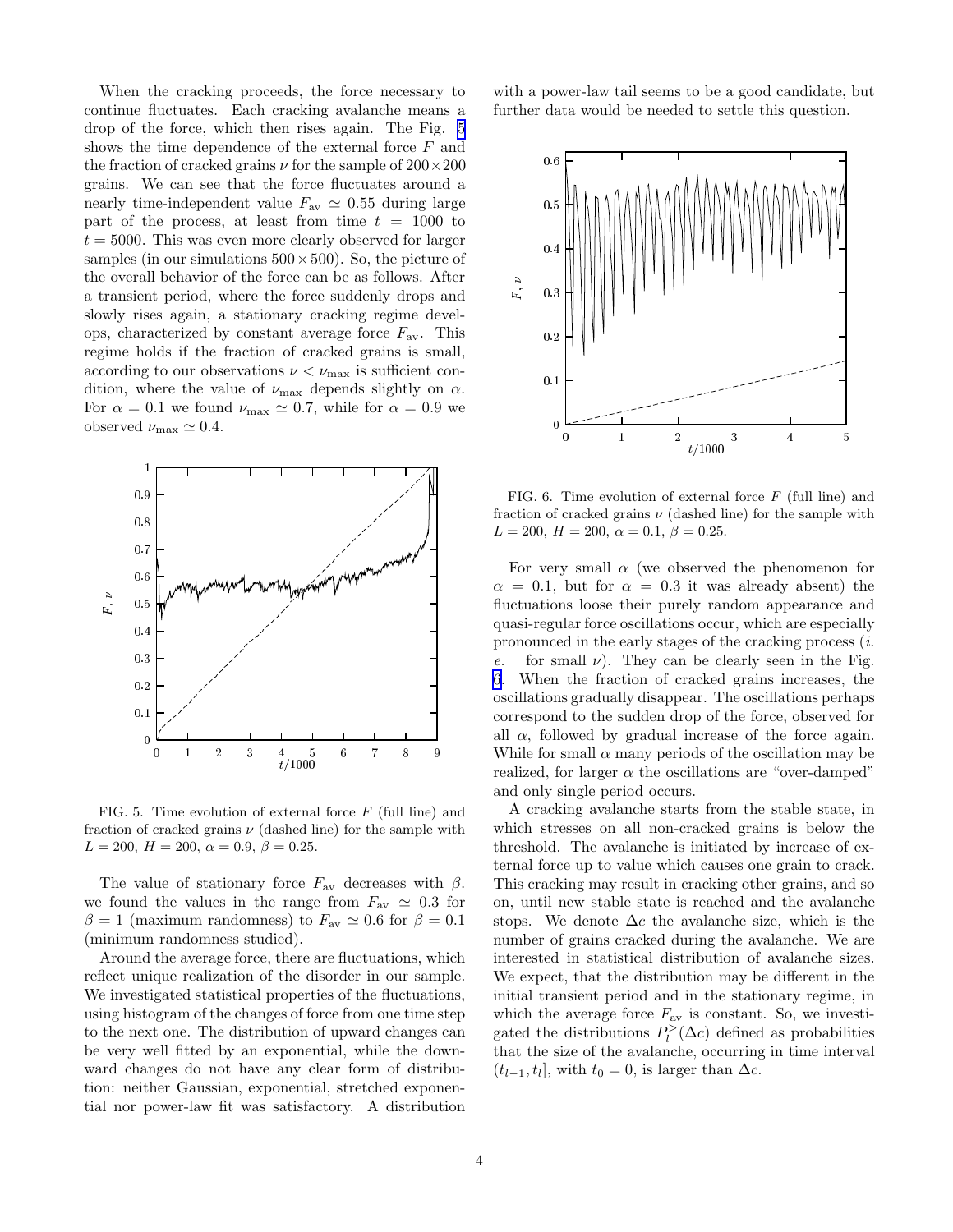Figure 7 shows the results for a  $500 \times 500$  sample. The first two intervals, with final times  $t_1 = 100$  and  $t_2 = 300$ describe the situation in the transition regime. We can see that most of avalanches have typical size about  $\Delta c \simeq$ 400. On the other hand, the next two intervals with end times  $t_3 = 1000$  and  $t_4 = 5000$  give distributions which can be fitted by a power law in the range of two decades. It can be also seen that the distribution is stable in time during the stationary cracking regime. We fitted the exponent of the power-law dependence  $P^>(\Delta c) \sim$  $(\Delta c)^{1-\tau}$  with the result

$$
\tau = 2.4 \pm 0.1 \tag{2}
$$

We have found the same exponent (within error bars) for all values of parameters studied. The only exception was the case of  $\beta = 1$ , where the distribution was close to exponential, instead of power-law. The breakdown of power-law, when  $\beta$  approaches 1 remains to be studied.



FIG. 7. Avalanche size distributions for  $L = 500$ ,  $H = 500$ ,  $\alpha = 0.9, \beta = 0.25$ , in intervals determined by times  $t_1 = 100$ ,  $t_2 = 300, t_3 = 1000,$  and  $t_4 = 5000$ . The lines denote the following distributions: dash-dotted line  $P_1^>$ , dotted line  $P_2^>$ , dashed line  $P_3^>$ , solid line  $P_4^>$ .  $P_l^>$  corresponds to the interval  $(t_{l-1}, t_l].$ 

#### IV. CONCLUSIONS

We have found that the two-dimensional pile of brittle grains packed in a rectangular container exhibit nontrivial behavior, when an external force is applied from above and the grains are cracked. The cracked grains form clusters with different morphologies, depending on the ductility of the grains and on the degree of randomness in the packing. Degree of randomness seems only to determine the characteristic scale of the cracked clusters:

lower randomness leads to larger clusters. This fact can be understand rather easily, if we realize that a cluster occurs when the local stress exceeds the threshold necessary for a grain to be cracked. If the stress distribution is more uniform, fluctuations above the threshold are more distant one from the other.

Less expected feature is the influence of the ductility. Brittle grains have tendency to crack in the top part of the container, while ductile grains are cracked mostly in the bottom part. This finding may play important role in separation of grains of different types.

During the cracking process the external force fluctuates around a general trend, which can be described as follows. If the grains are not too brittle ( $\alpha \gtrsim 0.3$ ), the force drops suddenly and then rises slowly to a value, which then remains constant for great part of the whole cracking process. When the fraction of cracked grains approaches 1, the force increases again. So, there exists well-defined stationary cracking regime, preceded by a transient period and followed by a final stage. For very brittle grains, the force oscillates rather regularly even in the stationary regime.

Cracking one grain may result in an avalanche of further crackings. The distribution of avalanche sizes depends on time. While in the transient period the distribution is not scale-invariant, in the stationary regime the distribution of avalanche sizes obeys a power law. This is an indication, that a sort of criticality is present in the cracking process. The value of the exponent  $\tau \simeq 2.4$ is larger than avalanche exponents found in most selforganized critical models known to us. On the other hand, the dynamics of our model resembles the Olami-Feder-Christensen model of earthquakes[[28\]](#page-5-0), where the exponent varies in wide range, comprising also the value found in our model. However, the mechanism leading to power-law scaling in the OFC model is not completely clear. This may suggest that a new mechanism leading to criticality is at work here, different from the usual SOC.

This work does not compare the simulation results with experimental data, because we were not able to find any report of an experiment of this kind (loosely related are the experiments reported in[[26\]](#page-5-0)). It would be very welcome if a measurement in the direction suggested here was done in future.

#### ACKNOWLEDGMENTS

I wish to thank E. Guyon for useful discussions and B. Velický for inspiring comments which motivated this work.